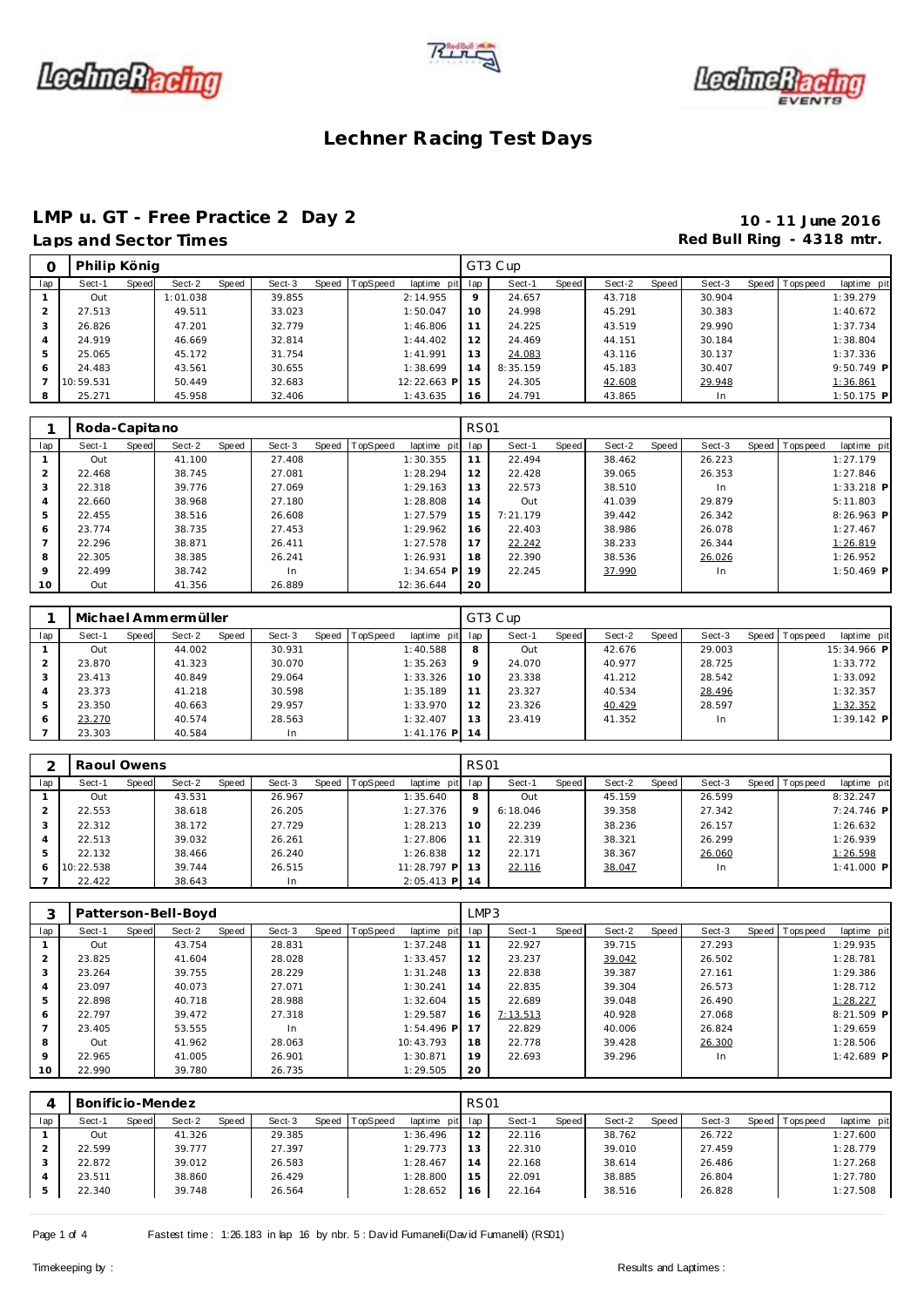





### **Lechner Racing Test Days**

### **LMP u. GT - Free Practice 2 Day 2 10 - 11 June 2016**

### **Laps and Sector Times Red Bull Ring - 4318 mtr.**

#### 22.259 39.147 26.428 1:27.834 22.221 38.733 26.529 1:27.483 22.274 1:28.898 26.999 1:28.171 **9** 22.196 38.957 27.413 1:28.566<br>10 22.653 38.726 26.597 1:27.976 22.653 38.726 26.597 1:27.976 10:28.690 40.126 27.651 11:36.467 **P** 17 22.023 38.754 In 1:35.229 P<br>18 Out 39.324 26.718 9:00.453 Out 39.324 26.718 9:00.453 22.227 38.408 26.427 1:27.062 20 22.043 38.557 26.489 1:27.089<br>21 22.094 37.923 26.304 1:26.321 22.094 37.923 26.304 1:26.321 22.144 40.670 In 1:45.405 **P**

| $\mathbf b$    | David Fumanelli |       |        |       |        |                |             | <b>RS01</b> |        |       |        |       |        |                |              |  |
|----------------|-----------------|-------|--------|-------|--------|----------------|-------------|-------------|--------|-------|--------|-------|--------|----------------|--------------|--|
| lap            | Sect-1          | Speed | Sect-2 | Speed | Sect-3 | Speed TopSpeed | laptime pit | lap         | Sect-1 | Speed | Sect-2 | Speed | Sect-3 | Speed Topspeed | laptime pit  |  |
|                | Out             |       | 45.934 |       | 29.491 |                | 1:43.239    | 11          | 22.796 |       | 38.400 |       | 26.225 |                | 1:27.421     |  |
| $\mathcal{P}$  | 23.990          |       | 40.411 |       | 28.699 |                | 1:33.100    | 12          | 22.180 |       | 38.280 |       | 26.279 |                | 1:26.739     |  |
| 3              | 22.418          |       | 38.725 |       | 27.586 |                | 1:28.729    | 13          | 22.269 |       | 38.534 |       | 30.934 |                | 1:31.737     |  |
| $\overline{4}$ | 22.527          |       | 38,800 |       | 27.603 |                | 1:28.930    | 14          | 22.225 |       | 38.554 |       | In     |                | $1:39.350$ P |  |
| 5              | 22.257          |       | 38.347 |       | 26.155 |                | 1:26.759    | 15          | Out    |       | 39.297 |       | 26.451 |                | 10:16.841 P  |  |
| 6              | 22.163          |       | 38.040 |       | 26.087 |                | 1:26.290    | 16          | 22.196 |       | 38.122 |       | 25.865 |                | 1:26.183     |  |
|                | 22.149          |       | 38.269 |       | 26.577 |                | 1:26.995    | 17          | 22.073 |       | 38.624 |       | 26.487 |                | 1:27.184     |  |
| 8              | 22.174          |       | 38.227 |       | 26.518 |                | 1:26.919    | 18          | 22.239 |       | 38.882 |       | 26.299 |                | 1:27.420     |  |
| 9              | 10:28.493       |       | 40.988 |       | 27.285 |                | 11:36.766 P | 19          | 22.783 |       | 38.596 |       | In.    |                | $1:45.476$ P |  |
| 10             | 22.339          |       | 38.461 |       | 26.718 |                | 1:27.518    | 20          |        |       |        |       |        |                |              |  |

|     | <b>Philipp Sager</b> |       |        |       |        |                |              |     | GT3 Cup |       |        |       |        |                 |             |
|-----|----------------------|-------|--------|-------|--------|----------------|--------------|-----|---------|-------|--------|-------|--------|-----------------|-------------|
| lap | Sect-1               | Speed | Sect-2 | Speed | Sect-3 | Speed TopSpeed | laptime pit  | lap | Sect-1  | Speed | Sect-2 | Speed | Sect-3 | Speed Tops peed | laptime pit |
|     | Out                  |       | 49.440 |       | 33.318 |                | 1:50.813     | 8   | Out     |       | 55.506 |       | 32.507 |                 | 15:22.828   |
|     | 25.011               |       | 42.748 |       | 30.157 |                | 1:37.916     | 9   | 24.963  |       | 43.522 |       | 31.147 |                 | 1:39.632    |
| 3   | 24.092               |       | 42.415 |       | 29.434 |                | 1:35.941     | 10  | 24.775  |       | 44.185 |       | 29.388 |                 | 1:38.348    |
| 4   | 24.257               |       | 42.190 |       | 29.869 |                | 1:36.316     |     | 23.799  |       | 41.520 |       | 28.967 |                 | 1:34.286    |
| 5   | 24.116               |       | 42.973 |       | 29.383 |                | 1:36.472     | 12  | 23.660  |       | 41.502 |       | 28.912 |                 | 1:34.074    |
| 6   | 23.779               |       | 41.263 |       | 29.018 |                | 1:34.060     | 13  | 23.705  |       | 41.052 |       | 28.826 |                 | 1:33.583    |
|     | 23.840               |       | 44.497 |       | In.    |                | $1:45.976$ P | 14  | 23.402  |       | 41.431 |       | 29.774 |                 | 1:34.607    |

| 8               | Marateotto-Maggi |       |        |       |        |                |              | LMP3 |          |       |        |       |        |                  |              |
|-----------------|------------------|-------|--------|-------|--------|----------------|--------------|------|----------|-------|--------|-------|--------|------------------|--------------|
| lap             | Sect-1           | Speed | Sect-2 | Speed | Sect-3 | Speed TopSpeed | laptime pit  | lap  | Sect-1   | Speed | Sect-2 | Speed | Sect-3 | Speed   Topspeed | laptime pit  |
|                 | Out              |       | 42.343 |       | 28.261 |                | 1:34.371     | 11   | 22.564   |       | 39.594 |       | 27.057 |                  | 1:29.215     |
| $\overline{2}$  | 22.915           |       | 39.916 |       | 28.398 |                | 1:31.229     | 12   | 22.688   |       | 39.643 |       | 26.987 |                  | 1:29.318     |
| 3               | 22.950           |       | 39.928 |       | 27.021 |                | 1:29.899     | 13   | 22.515   |       | 39.408 |       | 27.532 |                  | 1:29.455     |
| 4               | 22.400           |       | 40.861 |       | 26.951 |                | 1:30.212     | 14   | 24.072   |       | 40.669 |       | 27.661 |                  | 1:32.402     |
| 5               | 22.561           |       | 39.413 |       | 28.865 |                | 1:30.839     | 15   | 7:45.720 |       | 40.963 |       | 27.356 |                  | 8:54.039 P   |
| 6               | 22.756           |       | 39.520 |       | 28.147 |                | 1:30.423     | 16   | 22.731   |       | 40.266 |       | 27.004 |                  | 1:30.001     |
|                 | 22.646           |       | 39.303 |       | In     |                | $1:37.370$ P | 17   | 22.417   |       | 38.825 |       | 27.312 |                  | 1:28.554     |
| 8               | Out              |       | 41.326 |       | 27.831 |                | 16:00.030 P  | 18   | 22.799   |       | 38.956 |       | 27.610 |                  | 1:29.365     |
| 9               | 24.168           |       | 40.079 |       | 28.467 |                | 1:32.714     | 19   | 22.362   |       | 40.976 |       | In.    |                  | $1:47.998$ P |
| 10 <sup>°</sup> | 25.036           |       | 40.845 |       | 27.020 |                | 1:32.901     | 20   |          |       |        |       |        |                  |              |

| 8              |        |       | Ronald van de Laar |       |        |                  |             |     | GT3 Cup   |       |        |       |        |                |              |  |
|----------------|--------|-------|--------------------|-------|--------|------------------|-------------|-----|-----------|-------|--------|-------|--------|----------------|--------------|--|
| lap            | Sect-1 | Speed | Sect-2             | Speed | Sect-3 | Speed   TopSpeed | laptime pit | lap | Sect-1    | Speed | Sect-2 | Speed | Sect-3 | Speed Topspeed | laptime pit  |  |
|                | Out    |       | 47.362             |       | 32.434 |                  | 1:49.873    | 10  | 11:18.888 |       | 43.215 |       | 29.524 |                | 12:31.627 P  |  |
|                | 24.268 |       | 42.569             |       | 29.709 |                  | 1:36.546    | 11  | 23.383    |       | 42.868 |       | 30.182 |                | 1:36.433     |  |
| 3              | 23.736 |       | 41.937             |       | 29.586 |                  | 1:35.259    | 12  | 23.491    |       | 41.500 |       | 30.450 |                | 1:35.441     |  |
| $\overline{4}$ | 23.871 |       | 41.620             |       | 29.006 |                  | 1:34.497    | 13  | 24.108    |       | 41.308 |       | 28.978 |                | 1:34.394     |  |
| 5              | 23.639 |       | 42.386             |       | 29.583 |                  | 1:35.608    | 14  | 23.167    |       | 41.997 |       | In     |                | $1:45.013$ P |  |
| 6              | 23.613 |       | 41.369             |       | 29.150 |                  | 1:34.132    | 15  | Out       |       | 43.915 |       | 29.537 |                | 11:15.676    |  |
|                | 23.308 |       | 41.712             |       | 33.136 |                  | 1:38.156    | 16  | 23.663    |       | 42.095 |       | 30.204 |                | 1:35.962     |  |
| 8              | 23.507 |       | 41.932             |       | 29.983 |                  | 1:35.422    | 17  | 23.385    |       | 41.875 |       | 28.949 |                | 1:34.209     |  |
| $\circ$        | 23.698 |       | 41.788             |       | 30.574 |                  | 1:36.060    | 18  | 23.905    |       | 42.709 |       | 29.759 |                | 1:36.373     |  |

| Q   |        |       | Palttala (10.6) - Schiller (11.6) |       |        |                |              | <b>RS01</b>     |          |       |        |       |        |                |              |
|-----|--------|-------|-----------------------------------|-------|--------|----------------|--------------|-----------------|----------|-------|--------|-------|--------|----------------|--------------|
| lap | Sect-1 | Speed | Sect-2                            | Speed | Sect-3 | Speed TopSpeed | laptime pit  | lap             | Sect-1   | Speed | Sect-2 | Speed | Sect-3 | Speed Topspeed | laptime pit  |
|     | Out    |       | 44.051                            |       | 28.340 |                | 1:37.062     | 10 <sup>°</sup> | 23.314   |       | 39.119 |       | 28.682 |                | 1:31.115     |
|     | 22.972 |       | 39.485                            |       | 27.025 |                | 1:29.482     | 11              | 22.478   |       | 40.234 |       | 27.034 |                | 1:29.746     |
| 3   | 22.570 |       | 39.654                            |       | 26.959 |                | 1:29.183     | 12              | 22.407   |       | 38.718 |       | 26.511 |                | 1:27.636     |
| 4   | 22.628 |       | 39.732                            |       | 27.365 |                | 1:29.725     | 13              | 22.469   |       | 38.607 |       | 26.623 |                | 1:27.699     |
| 5   | 30.723 |       | 2:32.223                          |       | In     |                | $5:05.596$ P | 14              | 6:27.398 |       | 39.682 |       | 27.265 |                | $7:34.345$ P |
| 6   | Out    |       | 41.318                            |       | 27.515 |                | 13:27.848    | 15              | 22.433   |       | 38.676 |       | 26.484 |                | 1:27.593     |
|     | 22.714 |       | 39.620                            |       | 27.148 |                | 1:29.482     | 16              | 22.541   |       | 39.416 |       | 26.967 |                | 1:28.924     |
| 8   | 22.574 |       | 38.917                            |       | 26.700 |                | 1:28.191     | 17              | 22.246   |       | 38.897 |       | 26.590 |                | 1:27.733     |

Page 2 of 4 Fastest time : 1:26.183 in lap 16 by nbr. 5 : David Fumanelli (David Fumanelli) (RS01)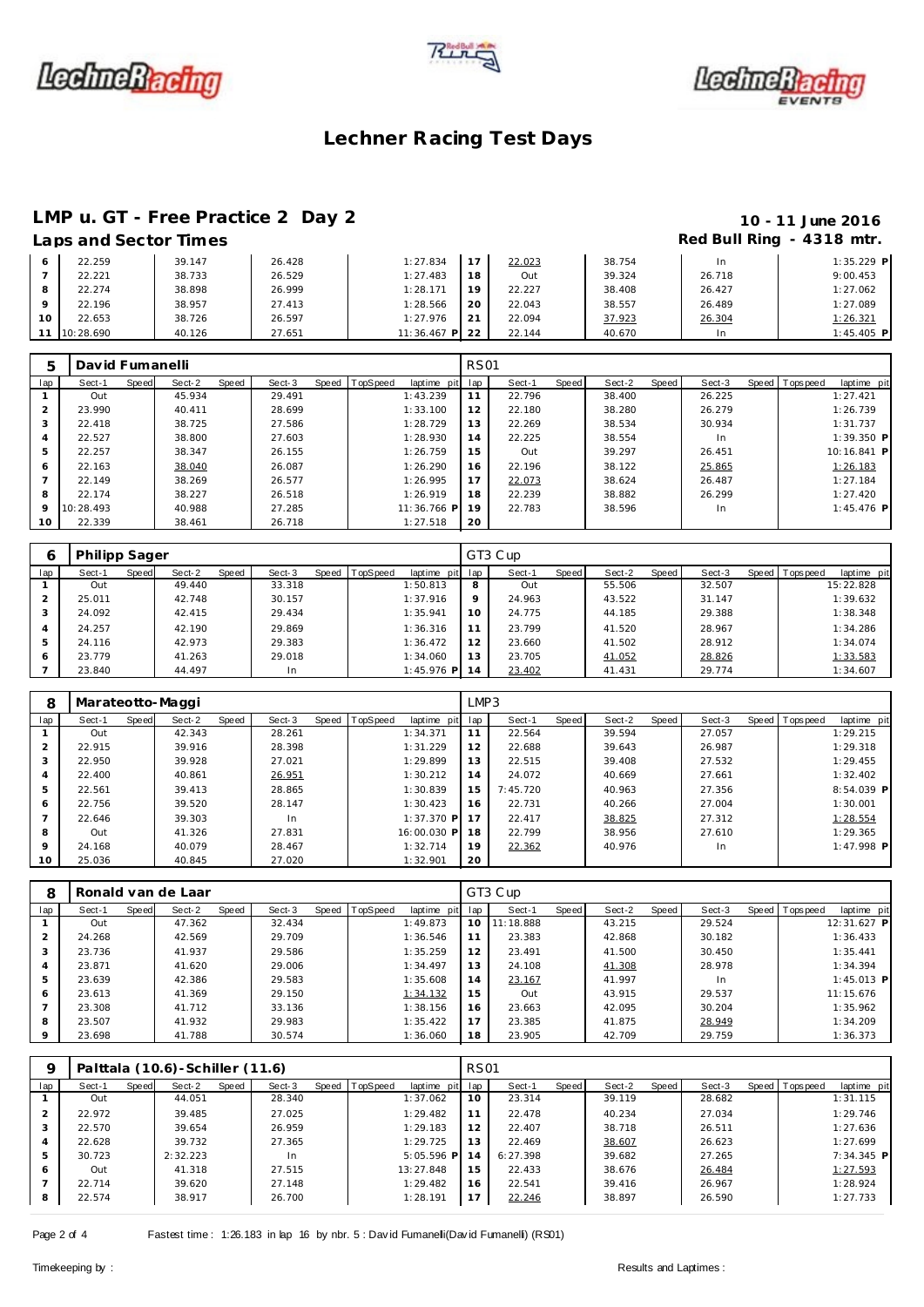





### **Lechner Racing Test Days**

# **LMP u. GT - Free Practice 2 Day 2 10 - 11 June 2016**

| Laps and Sector Times |        |        |                      |  |        | Red Bull Ring - 4318 mtr. |
|-----------------------|--------|--------|----------------------|--|--------|---------------------------|
| $9 \mid 22.688$       | 38.918 | 26.772 | $1:28.378$ 18 22.306 |  | 42.896 | $1:45.521$ F              |

|     |        |       | Beretta-Pohler-Tweraser |       |        |       |          |          |         | Hurracan GT3 |       |        |       |        |                |             |
|-----|--------|-------|-------------------------|-------|--------|-------|----------|----------|---------|--------------|-------|--------|-------|--------|----------------|-------------|
| lap | Sect-1 | Speed | Sect-2                  | Speed | Sect-3 | Speed | TopSpeed | laptime  | pit lap | Sect-1       | Speed | Sect-2 | Speed | Sect-3 | Speed Topspeed | laptime pit |
|     | Out    |       | 47.886                  |       | 31.488 |       |          | 1:45.853 | 10      | 22.626       |       | 39.167 |       | 27.188 |                | 1:28.981    |
|     | 23.671 |       | 40.838                  |       | 29.082 |       |          | 1:33.591 | 11      | 10:33.856    |       | 43.906 |       | 30.695 |                | 11:48.457 P |
|     | 22.786 |       | 39.329                  |       | 27.421 |       |          | 1:29.536 | 12      | 23.650       |       | 40.456 |       | 28.217 |                | 1:32.323    |
|     | 22.559 |       | 39.132                  |       | 27.921 |       |          | 1:29.612 | 13      | 22.941       |       | 38.993 |       | 27.185 |                | 1:29.119    |
|     | 22.651 |       | 41.446                  |       | 27.660 |       |          | 1:31.757 | 14      | 22.682       |       | 38.867 |       | 28.724 |                | 1:30.273    |
| 6   | 22.607 |       | 44.525                  |       | 29.894 |       |          | 1:37.026 | 15      | 22.698       |       | 39.010 |       | 27.259 |                | 1:28.967    |
|     | 22.672 |       | 39.194                  |       | 27.294 |       |          | 1:29.160 | 16      | 22.519       |       | 38.876 |       | 27.038 |                | 1:28.433    |
| 8   | 22.703 |       | 39.039                  |       | 28.475 |       |          | 1:30.217 | 17      | 24.888       |       | 40.688 |       | 27.459 |                | 1:33.035    |
|     | 23.989 |       | 42.143                  |       | 28.436 |       |          | 1:34.568 | 18      |              |       |        |       |        |                |             |

| 13      |        |       | Smiekowsky-Petersen |       |        |       |          |                 | LMP3 |           |       |        |       |        |       |           |              |  |
|---------|--------|-------|---------------------|-------|--------|-------|----------|-----------------|------|-----------|-------|--------|-------|--------|-------|-----------|--------------|--|
| lap     | Sect-1 | Speed | Sect-2              | Speed | Sect-3 | Speed | TopSpeed | laptime<br>pitl | lap  | Sect-1    | Speed | Sect-2 | Speed | Sect-3 | Speed | Tops peed | laptime pit  |  |
|         | Out    |       | 52.625              |       | 29.889 |       |          | 1:51.403        | 10   | 22.854    |       | 39.251 |       | 26.538 |       |           | 1:28.643     |  |
| 2       | 23.795 |       | 41.132              |       | 27.480 |       |          | 1:32.407        | 11   | 22.753    |       | 39.239 |       | 26.697 |       |           | 1:28.689     |  |
| 3       | 23.729 |       | 39.836              |       | 27.215 |       |          | 1:30.780        | 12   | 22.694    |       | 39.167 |       | In.    |       |           | 1:35.179 P   |  |
| 4       | 23.572 |       | 40.310              |       | 26.949 |       |          | 1:30.831        | 13   | Out       |       | 40.165 |       | 26.385 |       |           | 3:09.648     |  |
| 5       | 22.586 |       | 39.647              |       | 27.326 |       |          | 1:29.559        | 14   | 6: 41.932 |       | 41.984 |       | 26.805 |       |           | 7:50.721 P   |  |
| 6       | 22.714 |       | 41.444              |       | In     |       |          | $1:37.517$ P    | 15   | 22.598    |       | 39.285 |       | 27.255 |       |           | 1:29.138     |  |
|         | Out    |       | 40.952              |       | 26.920 |       |          | 17:13.353 P     | 16   | 22.583    |       | 39.043 |       | 26.545 |       |           | 1:28.171     |  |
| 8       | 23.039 |       | 39.555              |       | 26.607 |       |          | 1:29.201        | 17   | 22.444    |       | 38.790 |       | 27.357 |       |           | 1:28.591     |  |
| $\circ$ | 22.931 |       | 39.683              |       | 28.503 |       |          | 1:31.117        | 18   | 22.740    |       | 43.043 |       | In     |       |           | $1:47.668$ P |  |

| 16  | Gitlin-Stolz |       |        |       |        |       |                 |             |         | Hurracan GT3 |       |        |       |        |                |             |
|-----|--------------|-------|--------|-------|--------|-------|-----------------|-------------|---------|--------------|-------|--------|-------|--------|----------------|-------------|
| lap | Sect-1       | Speed | Sect-2 | Speed | Sect-3 | Speed | <b>TopSpeed</b> | laptime pit | lap     | Sect-1       | Speed | Sect-2 | Speed | Sect-3 | Speed Topspeed | laptime pit |
|     | Out          |       | 42.388 |       | 29.600 |       |                 | 1:35.610    | 8       | 10:33.707    |       | 43.083 |       | 28.689 |                | 11:45.479 P |
|     | 23.373       |       | 40.830 |       | 28.482 |       |                 | 1:32.685    | $\circ$ | 23.245       |       | 39.821 |       | 27.989 |                | 1:31.055    |
|     | 23.130       |       | 39.775 |       | 28.098 |       |                 | 1:31.003    | 10      | 23.125       |       | 40.034 |       | 27.836 |                | 1:30.995    |
|     | 23.197       |       | 40.017 |       | 27.891 |       |                 | 1:31.105    |         | 23.095       |       | 39.487 |       | 27.830 |                | 1:30.412    |
| 5   | 23.037       |       | 40.637 |       | 28.723 |       |                 | 1:32.397    | 12      | 24.787       |       | 40.055 |       | 28.496 |                | 1:33.338    |
| 6   | 23.133       |       | 40.008 |       | 28.138 |       |                 | 1:31.279    | 13      | 22.947       |       | 39.760 |       | 28.777 |                | 1:31.484    |
|     | 24.290       |       | 40.524 |       | 27.977 |       |                 | 1:32.791    | 14      | 23.779       |       | 40.712 |       | 29.385 |                | 1:33.876    |

| 19             | Hanson-Moore |       |        |       |        |                |              |     | Audi R8  |       |        |       |        |                |              |
|----------------|--------------|-------|--------|-------|--------|----------------|--------------|-----|----------|-------|--------|-------|--------|----------------|--------------|
| lap            | Sect-1       | Speed | Sect-2 | Speed | Sect-3 | Speed TopSpeed | laptime pit  | lap | Sect-1   | Speed | Sect-2 | Speed | Sect-3 | Speed Topspeed | laptime pit  |
|                | Out          |       | 47.838 |       | 31.882 |                | 1:43.714     | 10  | Out      |       | 47.213 |       | 30.352 |                | 2:52.430     |
| $\overline{2}$ | 24.279       |       | 41.836 |       | 28.859 |                | 1:34.974     | 11  | 24.539   |       | 42.178 |       | 30.736 |                | 1:37.453     |
| 3              | 23.398       |       | 40.347 |       | 28.118 |                | 1:31.863     | 12  | 24.069   |       | 41.016 |       | 28.484 |                | 1:33.569     |
| 4              | 23.376       |       | 43.064 |       | 28.572 |                | 1:35.012     | 13  | 7:38.573 |       | 40.864 |       | 27.990 |                | $8:47.427$ P |
| 5              | 23.747       |       | 40.376 |       | 29.206 |                | 1:33.329     | 14  | 23.283   |       | 39.665 |       | 27.715 |                | 1:30.663     |
| 6              | 23.365       |       | 47.410 |       | In     |                | $1:50.805$ P | 15  | 23.088   |       | 39.718 |       | 27.657 |                | 1:30.463     |
|                | Out          |       | 41.775 |       | 29.375 |                | 11:56.910    | 16  | 23.175   |       | 39.976 |       | 28.049 |                | 1:31.200     |
| 8              | 23.578       |       | 40.135 |       | 28.311 |                | 1:32.024     | 17  | 23.083   |       | 43.417 |       | In.    |                | $1:43.041$ P |
| $\circ$        | 23.754       |       | 40.156 |       | In     |                | $1:37.624$ P | -18 |          |       |        |       |        |                |              |

| 20  | Zaid Askkanari |       |        |       |        |       |          |              |     | GT3 Cup  |       |        |       |        |         |            |              |  |
|-----|----------------|-------|--------|-------|--------|-------|----------|--------------|-----|----------|-------|--------|-------|--------|---------|------------|--------------|--|
| lap | Sect-1         | Speed | Sect-2 | Speed | Sect-3 | Speed | TopSpeed | laptime pit  | lap | Sect-1   | Speed | Sect-2 | Speed | Sect-3 | Speed I | T ops peed | laptime pit  |  |
|     | Out            |       | 46.002 |       | 30.146 |       |          | 1:43.487     | 10  | 23.514   |       | 41.059 |       | 30.541 |         |            | 1:35.114     |  |
|     | 24.267         |       | 42.596 |       | 29.656 |       |          | 1:36.519     | 11  | 23.494   |       | 40.725 |       | 29.053 |         |            | 1:33.272     |  |
|     | 23.964         |       | 41.490 |       | 28.769 |       |          | 1:34.223     | 12  | 24.730   |       | 41.096 |       | In     |         |            | $1:40.243$ P |  |
|     | 23.590         |       | 41.545 |       | 28.786 |       |          | 1:33.921     | 13  | Out      |       | 51.731 |       | 31.695 |         |            | 5:05.324     |  |
|     | 23.425         |       | 40.875 |       | 28.534 |       |          | 1:32.834     | 14  | 6:21.065 |       | 44.217 |       | 29.448 |         |            | 7:34.730 P   |  |
| 6   | 23.476         |       | 41.245 |       | In     |       |          | $1:41.944$ P | 15  | 23.486   |       | 40.999 |       | 28.553 |         |            | 1:33.038     |  |
|     | Out            |       | 41.308 |       | 28.757 |       |          | 2:50.320     | 16  | 23.386   |       | 40.608 |       | 28.618 |         |            | 1:32.612     |  |
| 8   | 23.395         |       | 40.976 |       | 28.864 |       |          | 1:33.235     | 17  | 23.314   |       | 41.086 |       | 28.458 |         |            | 1:32.858     |  |
| 9   | 11:16.512      |       | 42.372 |       | 31.159 |       |          | 12:30.043 P  | 18  | 23.286   |       | 44.245 |       | In     |         |            | $1:48.518$ P |  |

| $\cap$<br>∠ | Mario Plachutta |       |        |              |        |       |                 |                 | AMG GT3 |       |        |       |        |                |             |
|-------------|-----------------|-------|--------|--------------|--------|-------|-----------------|-----------------|---------|-------|--------|-------|--------|----------------|-------------|
| lap         | Sect-1          | Speed | Sect-2 | <b>Speed</b> | Sect-3 | Speed | <b>TopSpeed</b> | laptime pit lap | Sect-1  | Speed | Sect-2 | Speed | Sect-3 | Speed Topspeed | laptime pit |
|             | Out             |       | 40.828 |              | 28.928 |       |                 | 1:31.799        | 23.622  |       | 43.297 |       | 28.799 |                | 1:35.718    |
|             | 23.251          |       | 40.297 |              | 29.577 |       |                 | 1:33.125        | 22.848  |       | 39.442 |       | 27.641 |                | 1:29.931    |

Page 3 of 4 Fastest time : 1:26.183 in lap 16 by nbr. 5 : David Fumanelli(David Fumanelli) (RS01)